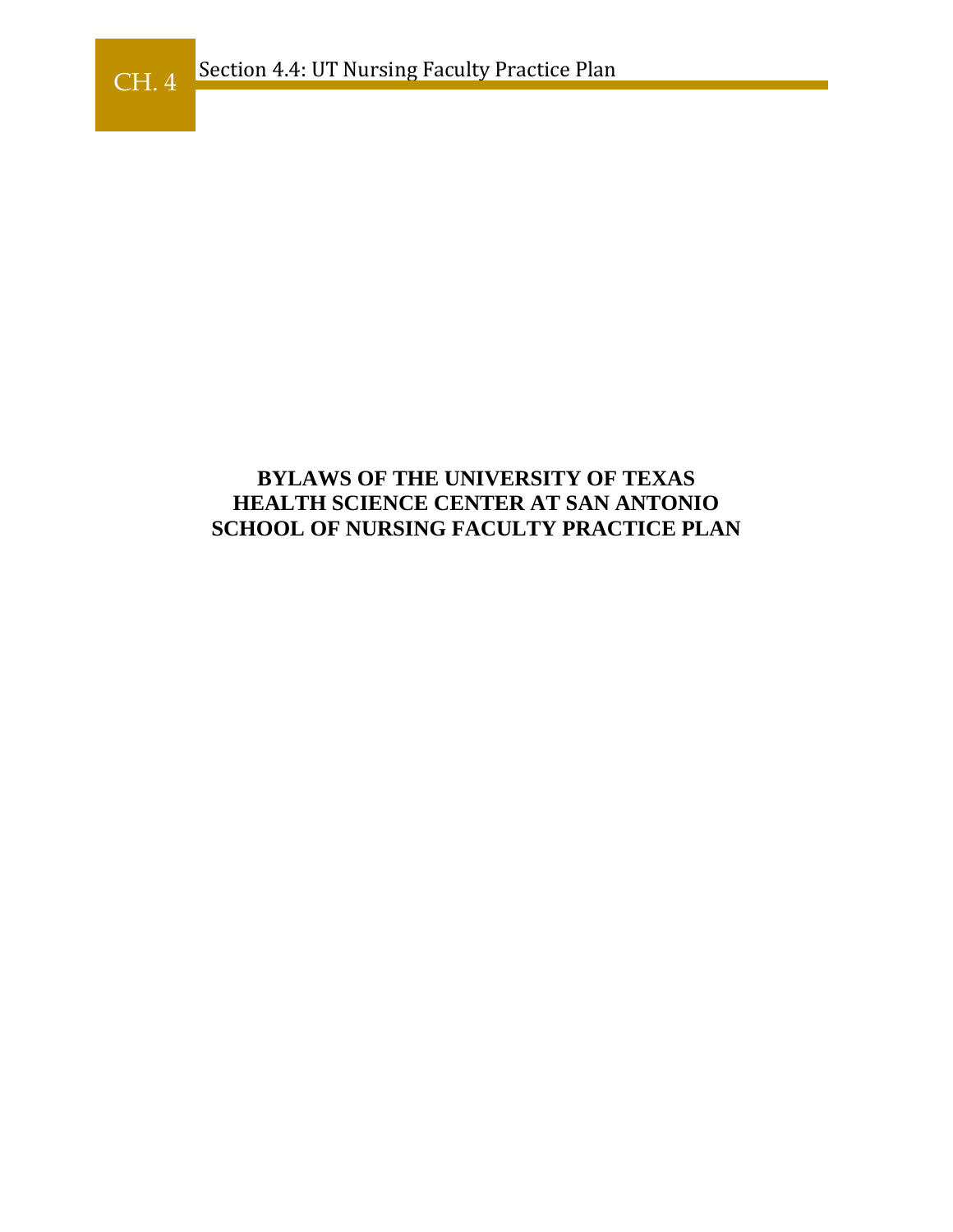#### **BYLAWS OF** THE UNIVERSITY OF TEXAS **HEALTH SCIENCE CENTER AT SAN ANTONIO**

#### **SCHOOL OF NURSING FACULTY PRACTICE PLAN**

#### **Table of Contents**

Page

#### **ARTICLE I Purpose**

#### **ARTICLE II FACULTY EXPECTATIONS**

#### **ARTICLE III DEFINITIONS**

| 3.1  |  |
|------|--|
| 3.2  |  |
| 3.3  |  |
| 3.4  |  |
| 3.5  |  |
| 3.6  |  |
| 3.7  |  |
| 3.8  |  |
| 3.9  |  |
| 3.10 |  |
| 3.11 |  |

## **ARTICLE IV MEMBERS**

## **ARTICLE V BOARD OF DIRECTORS**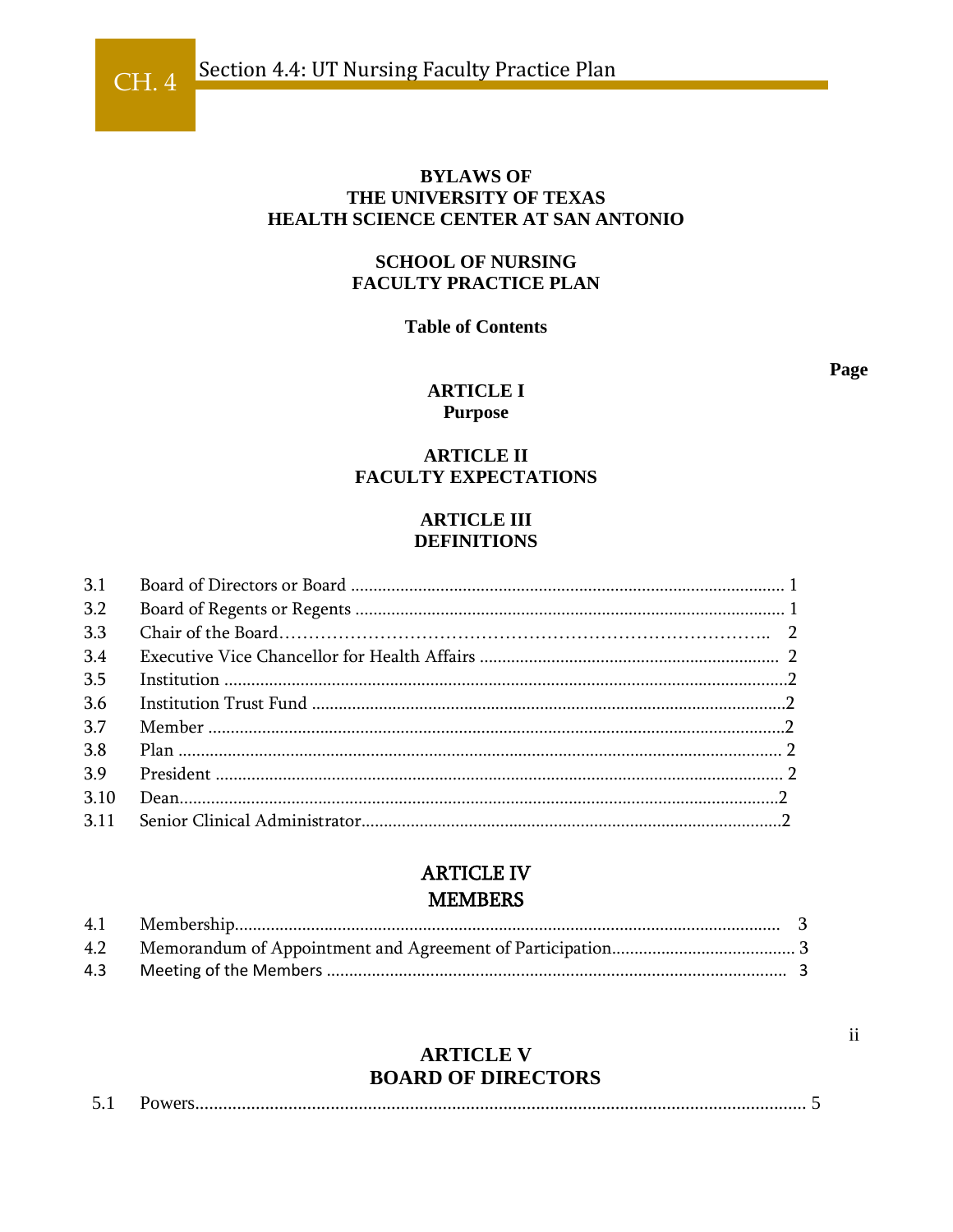# CH. 4 Section 4.4: UT Nursing Faculty Practice Plan

## **ARTICLE VI** THE PRESIDENT AND CHAIR OF THE BOARD

| 6.1 |  |
|-----|--|
| 6.2 |  |

## **ARTICLE VII COMMITTEES**

## **ARTICLE VIII BUSINESS OPERATIONS**

## **ARTICLE IX INSTITUTIONAL TRUST FUND**

## **ARTICLE X FACULTY COMPENSATION**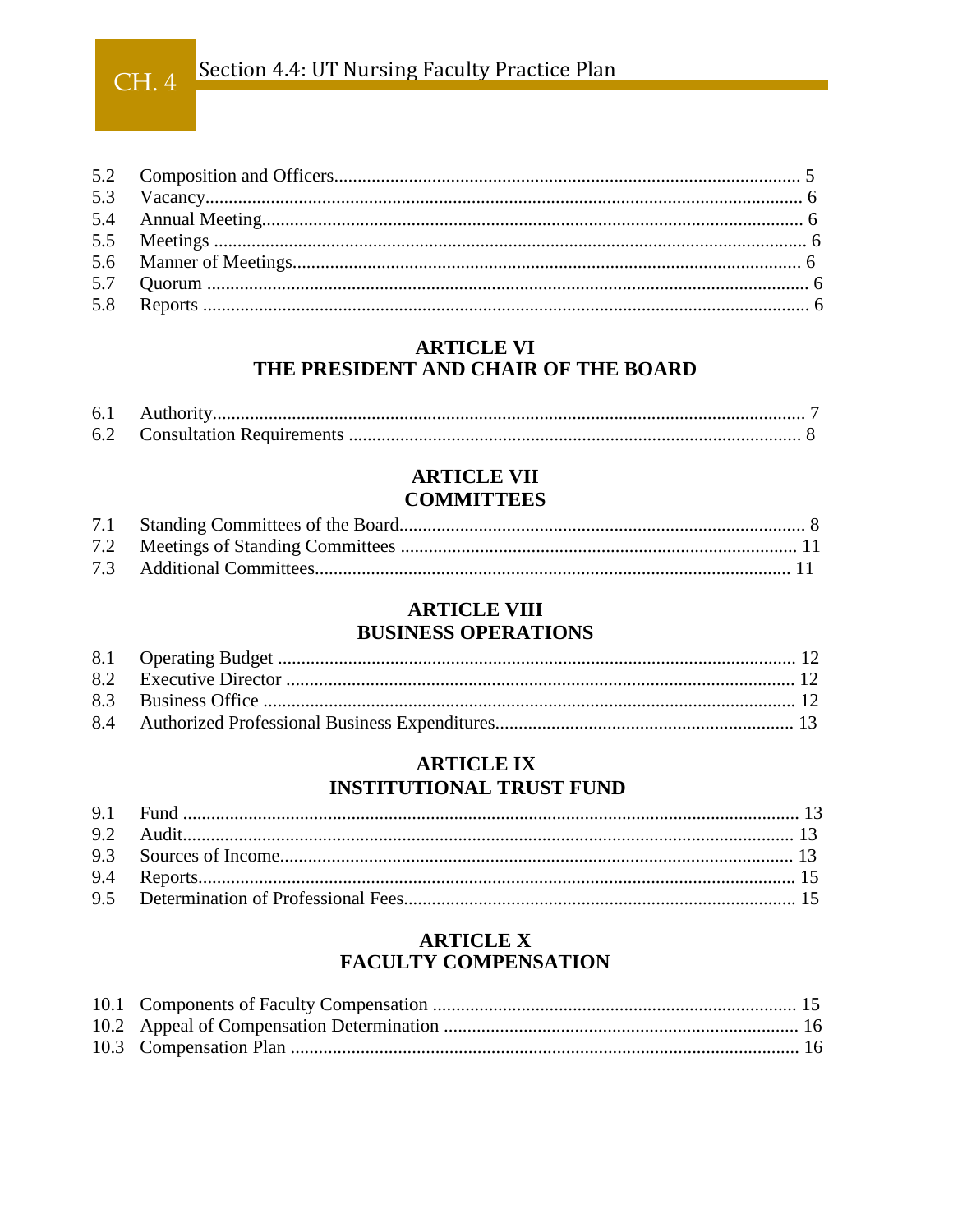## **ARTICLE XI GENERAL PROVISIONS**

**Appendix A Authorized Professional Business Expenditures**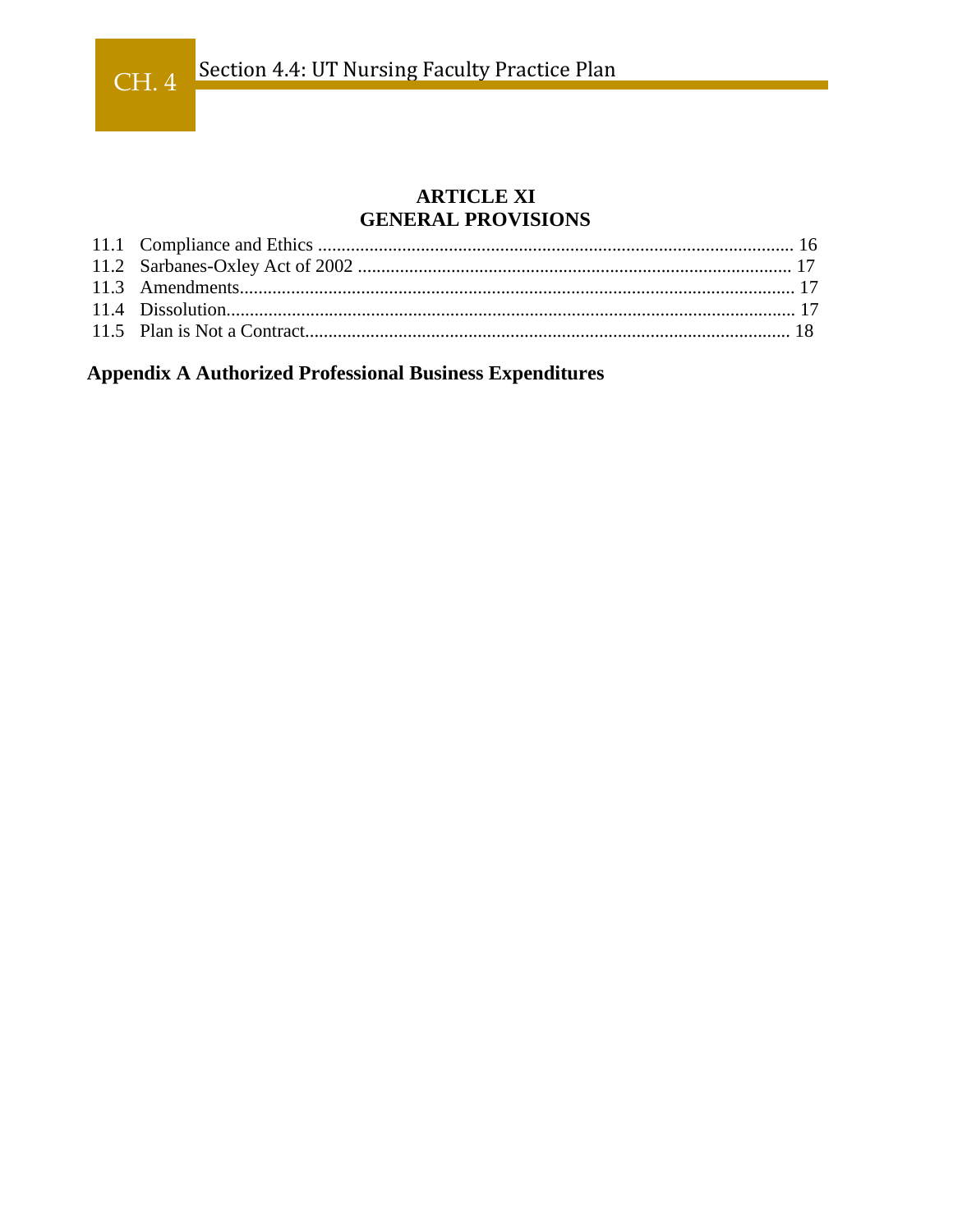#### **ARTICLE I PURPOSE**

The Purpose of the School of Nursing Faculty Practice Plan ("Plan") is to manage and hold in trust the professional income of faculty members at The University of Texas Health Science Center at San Antonio School of Nursing ("SoN"). The Plan's goal is to promote excellence in teaching, research, clinical service, and administration through clinical practice and compensation strategies that will contribute to and safeguard the Institution's continued growth in excellence. The Plan sets forth a general framework for compensating faculty that will attract and retain outstanding faculty by rewarding performance, clinical innovation and productivity, research, teaching, and administrative excellence; providing fairness and consistency in compensation determinations; and aligning faculty performance with the Institution's mission.

#### **ARTICLE II FACULTY EXPECTATIONS**

Because nursing is a practice profession, nurse educators should take opportunities whenever possible to practice in their areas of expertise to maintain both their proficiency and national certification. The goal of the Plan is for the faculty clinical practice to provide partial funding for a faculty member's salary and overhead costs, including fringe benefits.

#### **ARTICLE III DEFINITIONS**

**3.1 Board of Directors** or **Board** means the advisory board that makes recommendations to the President of the Institution regarding the direction and management of this Plan as set forth in these Bylaws.

**3.2 Board of Regents** or **Regents** means the governing body of The University of Texas System, which has the ultimate jurisdiction and responsibility to govern, operate, support, and maintain each institution of The University of Texas System.

**3.3 Chair of the Board** means the President of the Institution.

**3.4 Executive Vice Chancellor for Health Affairs** of The University of Texas System means the individual appointed to that position by the Regents who has the authority granted by the Rules and Regulations of the Board of Regents and the specific responsibilities set forth in these Bylaws.

**3.5 Institution** means The University of Texas Health Science Center at San Antonio.

**3.6 Institutional Trust Fund** means the fund established for the deposit and distribution of revenues generated and disbursed according to this Plan.

**3.7 Member** means SoN faculty members. Members are designated to participate in this Plan by the President or a designee, as more fully described in Section 4.1.

**3.8 Plan** means this SoN Faculty Practice Plan.

**3.9 President** means the person appointed by the Regents to serve as President of the Institution and as Chair of the Board.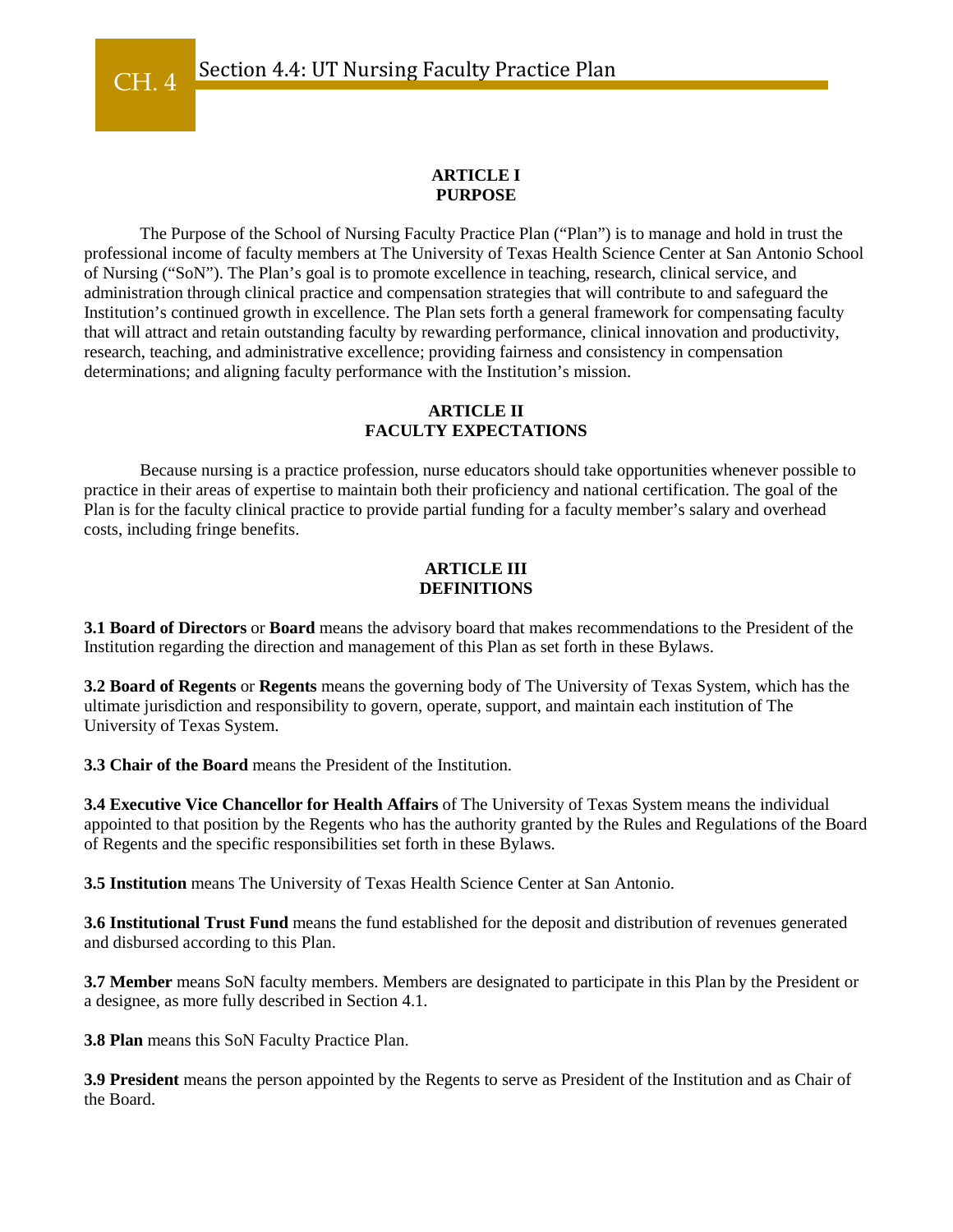**3.10 Dean** means the person appointed by the President to serve as Chief Academic Administrator of the SoN.

**3.11 Senior Clinical Administrator** Senior Clinical Administrator is a required term used throughout all component institution's bylaws per the express desire of the Regents to have an individual in charge who is both experienced and accountable. For purposes of these bylaws, that person is the Vice Dean for Practice and Engagement and the Executive Director of the Plan of the SoN.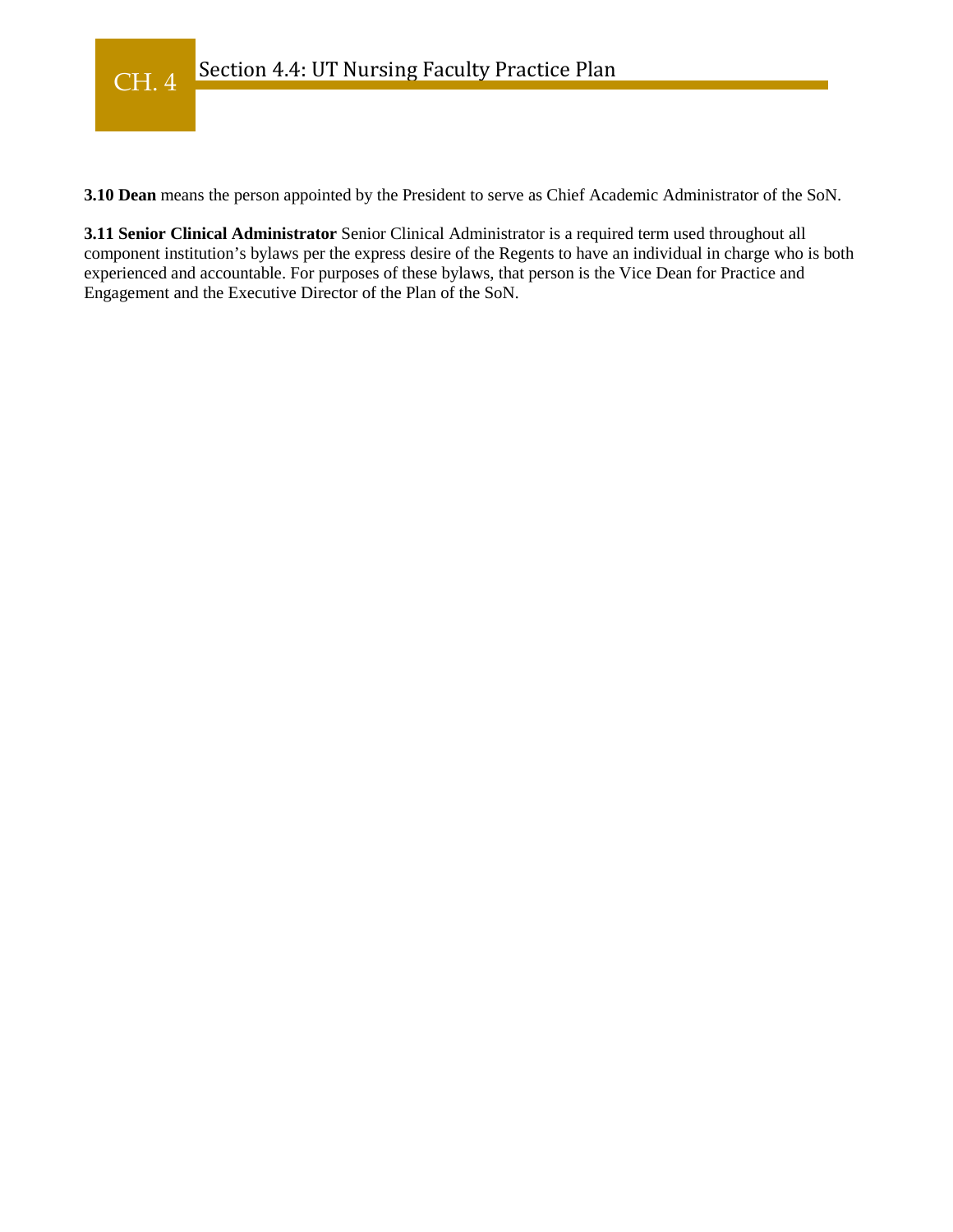#### **ARTICLE IV MEMBERS**

- **1.1 Membership.** Membership in the Plan is mandatory for each SoN Faculty Member whose appointment is fifty (50%) percent or greater, if the Member generates professional income as defined in Section 9.3. Other part-time faculty members may become Members upon recommendation of the Senior Clinical Administrator and approval of the President or the Dean. This Plan may apply to SoN members who do not generate professional income, as determined by the President at the time of appointment or reappointment of the SoN member.
- **1.1.1** All members shall be entitled to vote upon business brought before the membership and be eligible for election or appointment to a committee of the Plan.
- **1.1.2** A member leaving the faculty for any reason terminates membership in the Plan without recourse.
- **1.2 Memorandum of Appointment and Agreement of Participation.** A Memorandum of Appointment and an Agreement of Participation assigning professional income to the Plan shall be executed annually between each Member and the Institution, in a form prescribed by the Executive Vice Chancellor for Health Affairs, and are a condition for membership and participation in the Plan. Any delay, error or failure to execute these two documents does not relieve a Member of the requirement that all of his or her professional income shall be assigned to the Plan.
- **1.3 Meeting of the Members.** The Members shall meet in general session at least annually in February (the "Annual Meeting") at a place designated by the President, and at other times at the call of the President. Notice of the Annual Meeting shall be distributed to each Member at least fourteen (14) days prior to the meeting. At least thirty (30) days prior to the Annual Meeting, the President shall appoint a nominating committee to submit nominations for members-at-large to the Members. At its Annual Meeting, the Members shall elect two (2) members-at-large to serve on the Board. These members-at-large shall serve concurrently on the Executive Committee as detailed in Article 5.
- **1.3.1** Special meetings may be called by the Board, the President, or upon written petition of one-third of the Members, subject to fourteen (14) days' notice in writing to all Members. The time, place, and date, of the meeting shall be determined by the Board, and the group requesting the special meeting shall state the purpose.
- **1.3.2** The President or in his or her absence, the Vice Chair (the Dean, per Section 5.2.1.B below), shall preside.
- **1.3.3** The Secretary of the Board shall serve as Secretary of the Plan.
- **1.3.4** One-half of the Members shall constitute a quorum.
- **1.3.5** Proxies shall not be allowed.
- **1.3.6** Unless otherwise specified herein, a simple majority of a quorum present and voting shall constitute a prevailing vote.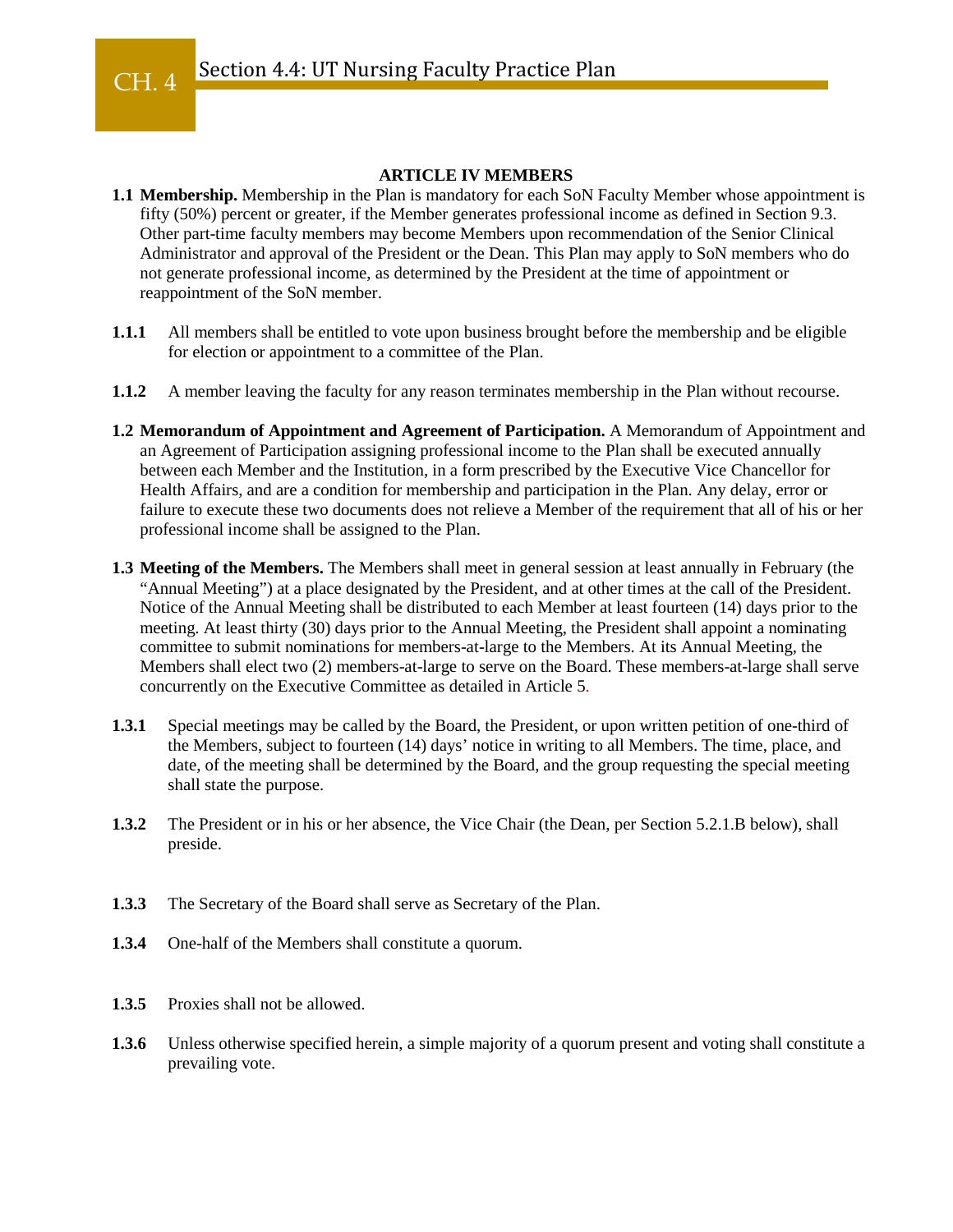#### Section 4.4: UT Nursing Faculty Practice Plan CH. 4

**4.3.7** Mail or electronic votes may be called at the discretion of the President. On matters requiring a vote of the Members, at least fourteen (14) calendar days before the deadline for completion of voting, the Secretary shall provide to each voter, either through the mail or electronically, a mail ballot or instructions for voting electronically, accompanied by background information prepared by the Secretary as the Board may direct, and a deadline for the return of the mail ballots or for electronic voting.

- **1.3.7.1** In the case of mail ballots, each voter shall receive a plain envelope in which to enclose a marked ballot, and a second envelope addressed to the Secretary to be used for the return of the sealed ballot. The envelope addressed to the Secretary shall have a space for the signature of the voter. Ballots lacking this validating signature shall be deemed void.
- **1.3.7.2** For electronic voting, the Secretary shall utilize a system that verifies each voter's identity and maintains security.
- **1.3.8** Minutes of each meeting shall be prepared by the Secretary, published and circulated to each member of the Board and the Executive Vice Chancellor for Health Affairs, and shall be available to each Member upon request. Posting the minutes on a website satisfies this requirement.
- **1.3.9** The rules of order for meetings shall be the current edition of *Robert's Rules of Order*.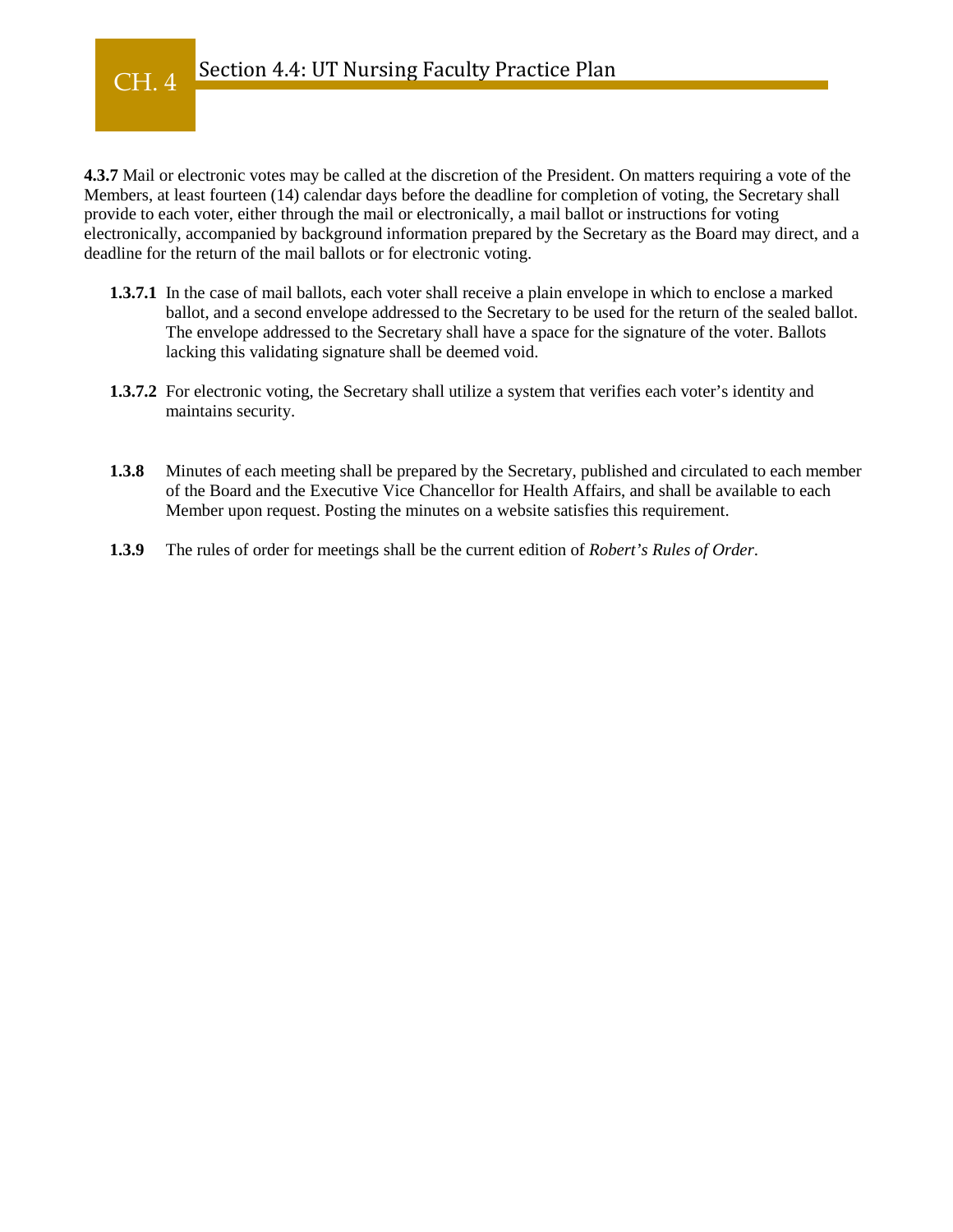### **ARTICLE V BOARD OF DIRECTORS**

- 1.1 **Powers.** The membership, governance, and scope of authority of the Board are prescribed herein.
- 1.2 **Composition and Officers.** The Board shall be composed as follows:

#### **5.2.1** Officers of the Board

- A. The Chair shall be the President of the Institution who shall have one vote.
- B. The Vice Chair shall be the Dean of the SoN who shall have one vote.
- C. The Treasurer shall be the Chief Business Officer of the Institution, or other similarly skilled senior level administrator who is qualified to serve as determined by the President and who shall be a voting member.
- D. The Secretary shall be the Executive Director of the Plan, serving as an ex-officio, non-voting member of the Board; however, if the Executive Director of the Plan is a Member, he or she shall be a voting member of the Board.
	- **1.2.2** Other Directors
	- **1.2.3** The Senior Clinical Administrator who shall have one vote.
	- **1.2.4** Two (2) members-at-large will be elected by the Members at their annual meeting, each with one vote. Such members shall be active in clinical practice and may serve no more than two consecutive two-year terms, but may be eligible to serve after an interval of one year thereafter. These members-at-large shall serve concurrently on the Executive Committee.
	- **1.2.5** One (1) Member appointed by the President in consultation with the Dean. This Member shall be active in clinical practice, have one vote and shall serve concurrently on the Executive Committee.
	- **1.2.6** The Chief Legal Officer of the Institution shall serve as an ex-officio, non-voting member of the Board.
	- **1.2.7** Other persons may be appointed by the President as ex-officio members of the Board with or without vote
	- **1.3 Vacancy.** If a vacancy exists for a member-at-large, the Board shall appoint a replacement until the next annual election by the Members.
	- **1.4 Annual Meeting.** The Board will assume its responsibilities annually at its February meeting.
	- **1.5 Meetings.** The Board shall meet at least quarterly on call of the Chair, or on the written petition of one-half of the Board. Minutes and attendance of all meetings and standing committees shall be recorded, and a copy,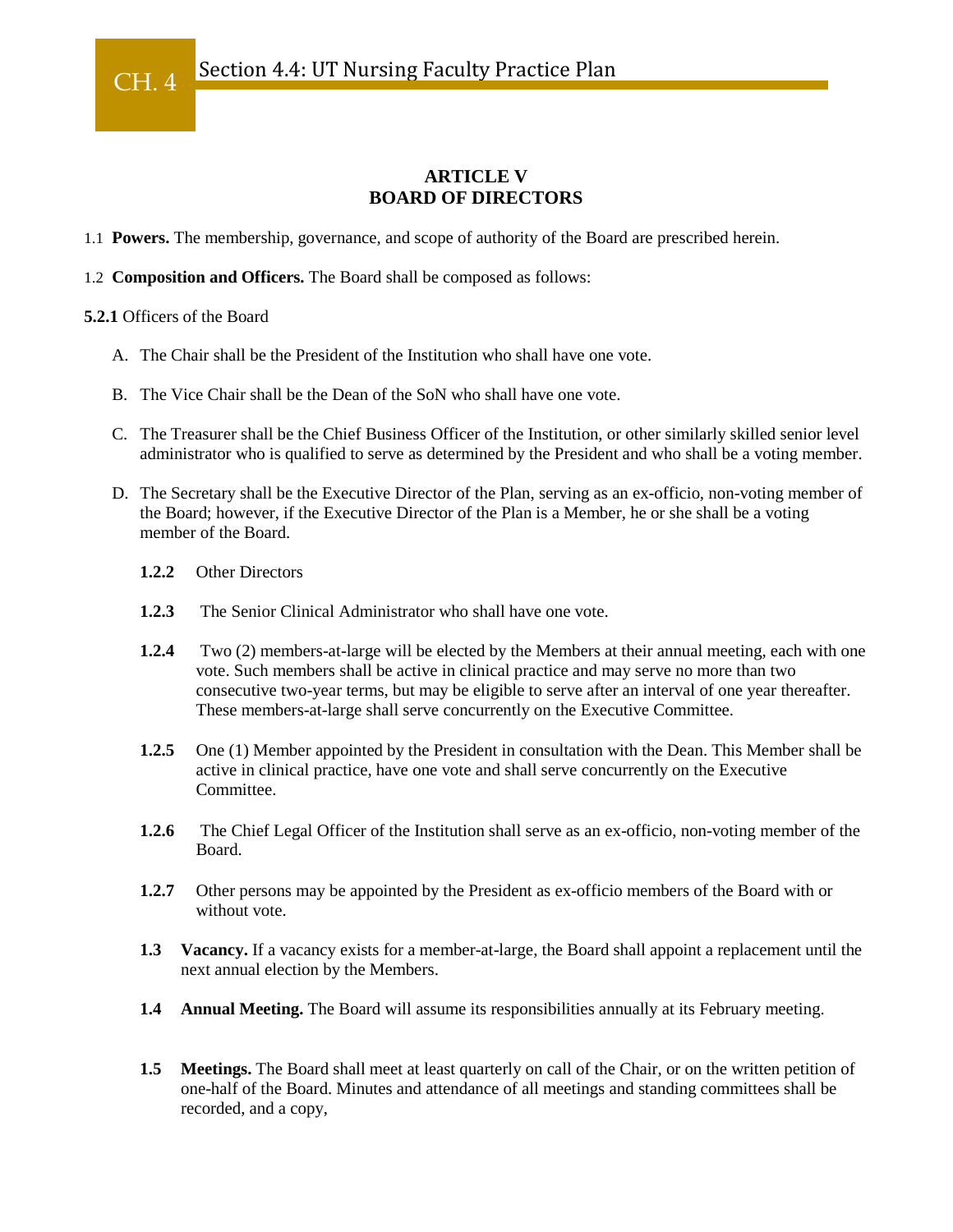- **1.6** Including all committee reports and attendance, shall be provided to the Executive Vice Chancellor for Health Affairs, if requested. Special meetings shall be held when called by the President or at the request of fifty (50%) percent of the directors.
- **1.7 Manner of Meetings.** Meetings may be held in a manner determined by the President, including inperson meetings, teleconference, or written unanimous consent. Minutes of meetings by teleconference shall be prepared and filed in the same manner as any other meeting. A written consent in lieu of a meeting shall be in writing, describe the action to be taken, signed by each director, and authorized by the Board. Such consent shall have the same force and effect as a unanimous vote at a meeting.
- **1.8 Quorum.** One-half of the Board shall constitute a quorum. A simple majority vote of directors present and voting shall prevail, provided, however, that any action taken by the Board is subject to approval by the President.
- **1.9 Reports.** The Board shall report its actions, in writing, to the Members at the Members' annual meeting.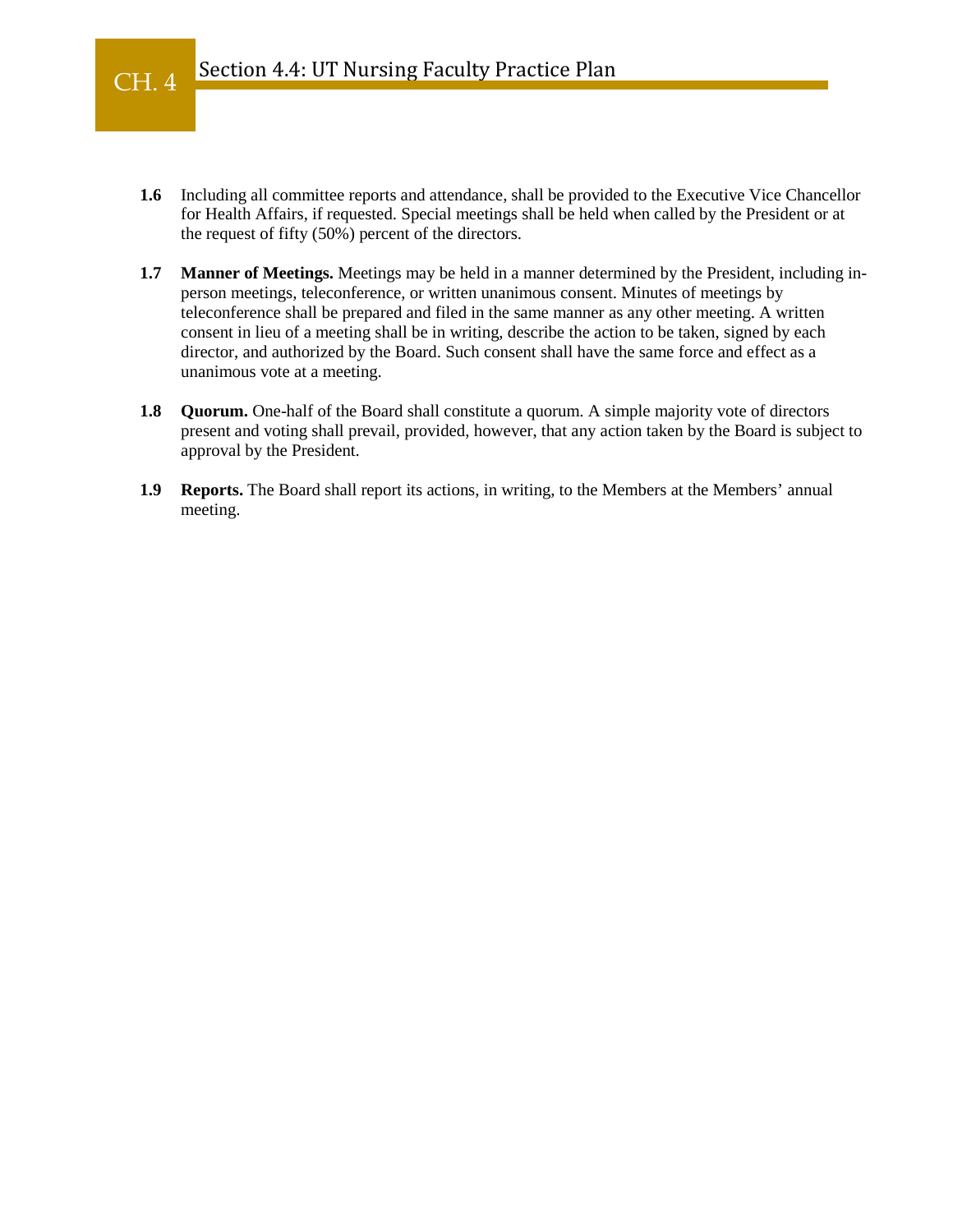## **ARTICLE VI THE PRESIDENT AND CHAIR OF THE BOARD**

**6.1 Authority.** The direction and management of the Plan and the control and disposition of its assets shall be vested in the President, who shall act as Chair of the Board, subject to the authority of the Executive Vice Chancellor for Health Affairs and/or the Regents, as set forth in these Bylaws and the Regents' Rules and Regulations, The University of Texas System policies, and Institution policies. The President may approve exceptions to the Plan to meet special teaching, research or clinical service requirements. The President shall have the authority to:

**6.1.1** Make recommendations regarding faculty compensation, subject to the approval of the Executive Vice Chancellor for Health Affairs;

**6.1.2** Appoint a designee to carry out certain functions described herein;

**6.1.3** Appoint officers and directors to the Board as set forth in Section 5, and ensure that all presidential appointees to the Board or committees described in Article VII have the appropriate skill and experience to carry out the duties assigned;

**6.1.4** Oversee committees of the Plan to ensure that each committee is diligently performing its assigned duties;

**6.1.5** Issue administrative procedures further defining implementation of this Plan, subject to the approval of the Executive Vice Chancellor for Health Affairs;

**6.1.6** Review amendments to the Plan proposed by the Members or the Board, propose amendments as appropriate to the Board, the Members, the Executive Vice Chancellor for Health Affairs, or the Regents, and transmit amendments to the Executive Vice Chancellor for Health Affairs, or the Regents, as appropriate; and

**6.1.7** Take such other action on behalf of the Plan and the Members as deemed necessary, in consultation with the Board.

8

CH. 4

**6.2 Consultation Requirements**. The President or a designee shall consult with the Faculty Compensation Advisory Committee and representative faculty groups, such as Members who are representatives in the Institution Faculty Senate or a similar faculty organization, as appropriate, regarding proposed substantive revisions to the Faculty Compensation Plan described in Section 10.1 of these Bylaws, before submitting such revisions to the Executive Vice Chancellor for Health Affairs for approval.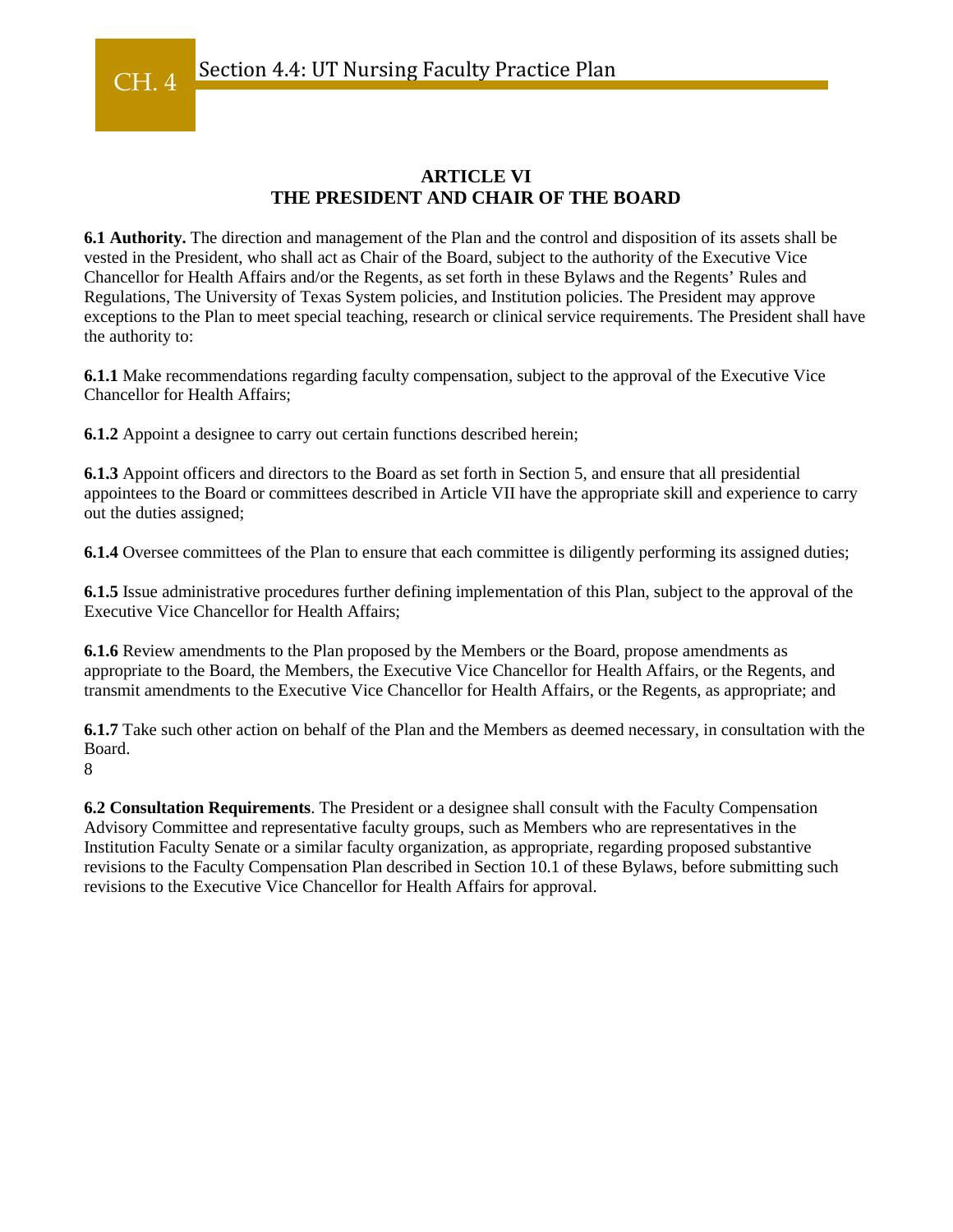#### **ARTICLE VII COMMITTEES**

- **1.1 Standing Committees of the Board.** Members of the following standing committees shall be appointed by the President, in consultation with the Board, except as specifically designated herein. The President shall appoint the chair of each committee. Committee appointments are for two years and may be renewed for additional two year terms at the discretion of the President. All committees shall report to the Board, including Institutional committees that perform the described duties on behalf of the Plan.
- **1.1.1** The **Executive Committee.** The Executive Committee shall be chaired by the Senior Clinical Administrator, and it shall be comprised of two elected voting SoN Members (serving simultaneously as the Board of Directors, see 5.2.2.1), one appointed voting SoN Member (serving concurrently as a Board member, see 5.2.2.2), and ex officio members without votes who are the Chief Business Officer of the Institution, and the Associate Dean of Finance for Administration. Subject to the provisions of Articles 5 and 6, the duties of the Executive Committee shall include, but not be limited to, the following-
- **1.1.1.1** Develop, approve and recommend to the Board policies, practices, procedures, and rules for the governance and implementation of the Plan;
- **1.1.1.2** Assist SoN faculty in integrating student experiences and Institutional research into the provision of SoN nursing practice, consultation, and community education activities;
- **1.1.1.3** Review proposals for Plan activities in order to support SoN stated objectives, as well as to support collaboration and to eliminate redundancy with other Institutional activities;
- **1.1.1.4** Evaluate the Plan's performance on an annual basis and make recommendations to the Board.
- **1.1.2** The **Budget and Finance Committee** shall be chaired by the Dean of the School of Nursing or under exceptional circumstances in his/her absence, the Senior Clinical Administrator, and shall consist of the Institution's Chief Business and Finance Officer, a SoN representative from a faculty organization such as the Institution's Faculty Senate who is a Member, and three (3) other members appointed by the President. The duties of the Budget and Finance Committee shall include, but not be limited to:
	- A. Developing annual operating and capital budgets for the Plan for approval by the Board;
	- B. Reviewing and approving unbudgeted expenditures greater than One Thousand Dollars (\$1,000.00) for approval by the Board;
	- C. Reviewing and approving financial reports for presentation to the Board;
	- D. Reviewing billing and collection activities and making appropriate recommendations to the Board
	- E. Reviewing the financial impact of proposed programs and services, and proposed capital investments, and reporting findings to the Board for approval;
	- F. Developing professional fee schedules for approval by the Board; and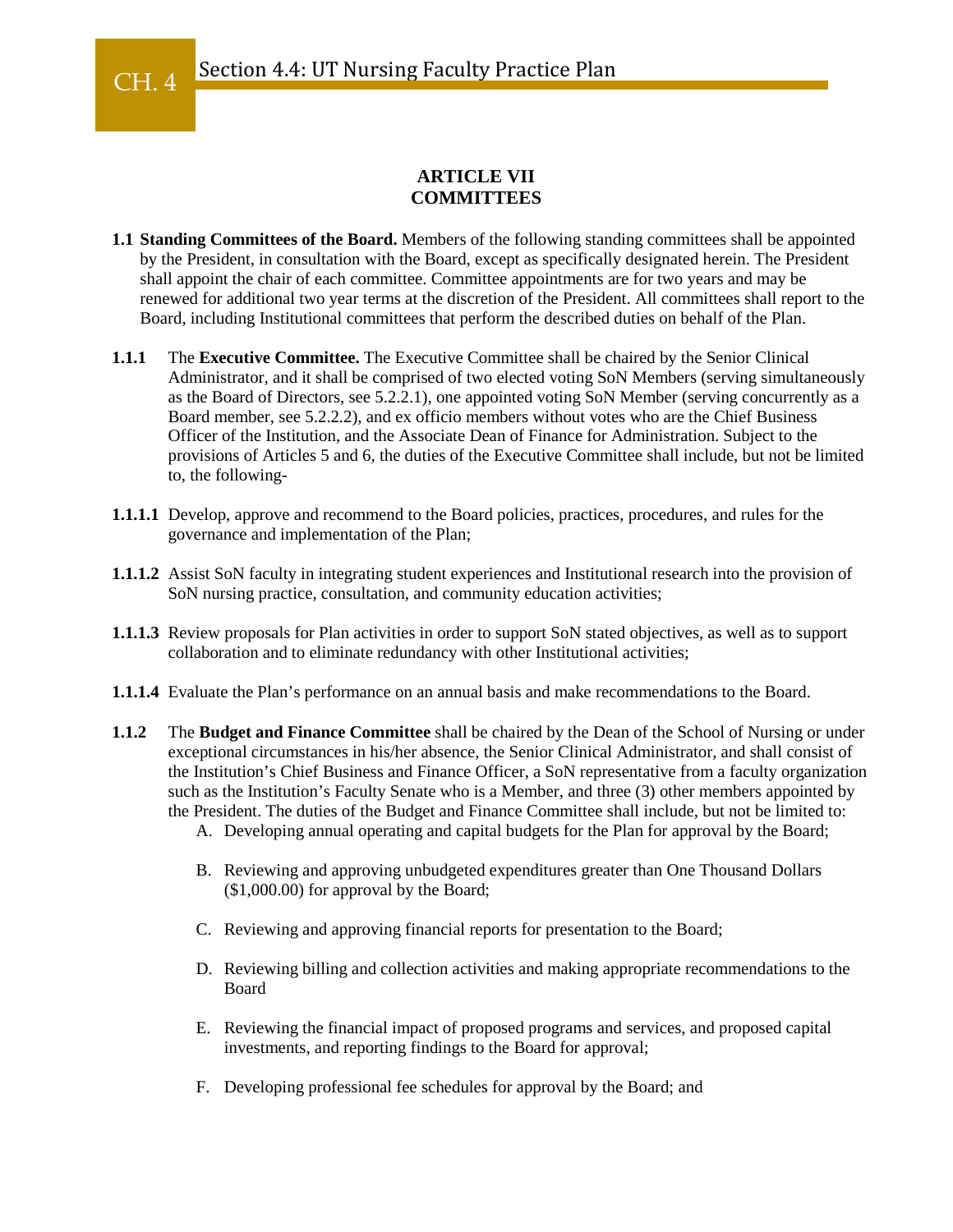- G. Recommending to the Board any action necessary to address budgetary changes or shortfalls.
- **1.1.3** The **Institutional Compliance Committee** shall act as the Compliance and Ethics Committee of the Plan, whose duties shall include, but not be limited to:
	- A. Developing and overseeing compliance plans, including training of faculty and staff, to assure that billing and collecting comply with local, state and federal statutes, rules and guidelines;
	- B. Reviewing compliance reports and making appropriate recommendations to the Board;
	- C. Reviewing findings of Professional Affairs and Audit Committees and making appropriate recommendations to the Board;
	- D. Making recommendations to the Audit Committee; and
	- E. Complying with the Institutional Compliance Plan.
- **1.1.4** The **Professional Affairs Committee** shall be comprised 3 (Three) Members appointed by the President and chaired by the Senior Clinical Administrator and shall include the Dean of the School of Nursing who shall be an ex officio member. The duties of the Professional Affairs Committee shall include, but not be limited to:
	- A. Reviewing and recommending action to the Board concerning membership in the Plan not expressly required by the Bylaws;
	- B. Developing and overseeing a plan that assures appropriate credentialing and peer review of all Members of the Plan; and
	- C. Developing and overseeing a quality improvement and patient safety program.
- **1.1.5** The **Audit Committee** shall be chaired by the President. The Institutional Audit Committee shall act as the audit committee for the Plan. The President may appoint additional members to the Audit Committee, including officers of the Board. The duties of the Audit Committee shall include, but not be limited to:
	- A. Developing and overseeing an annual audit plan, to include audits of any entity contracted for business operations of the Plan;
	- B. Reviewing audit reports and ensuring that findings and recommendations of the auditor are forwarded to the appropriate committees or departments;
	- C. Monitoring the implementation of and compliance with the recommended corrective action, if any; and
	- D. Making recommendations to the Board, as appropriate.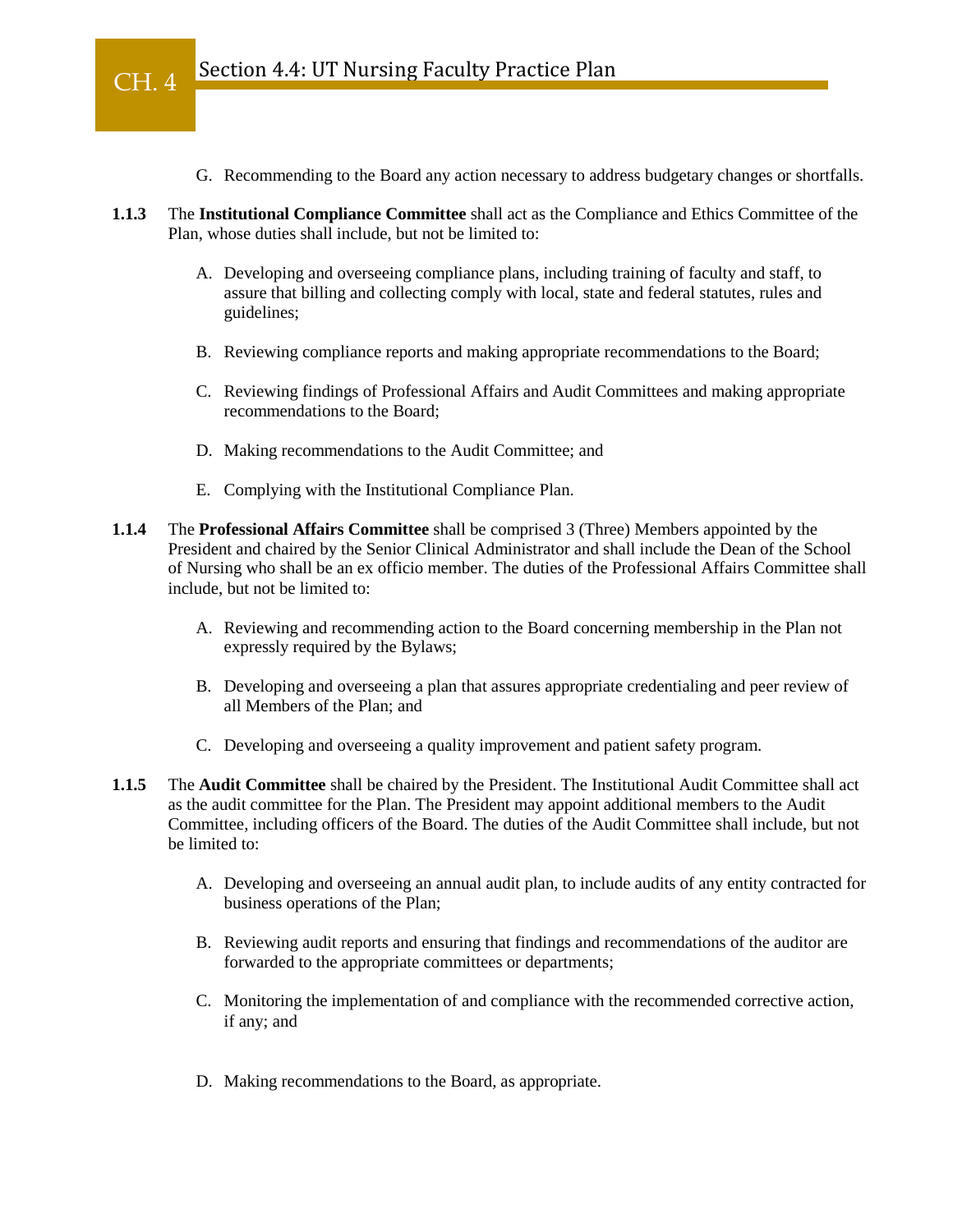- **1.1.6** The **Faculty Compensation Advisory Committee** shall advise the Board on matters related to compensation. The chair of the committee shall be the Senior Clinical Administrator. The Faculty Compensation Advisory Committee shall include as a committee member a person who is a member of the Plan and of a faculty representative group such as the Institution Faculty Senate, and may include members of, and may receive advice from, any of the Institution's other faculty compensation committees. The committee shall provide advice related to developing mechanisms for obtaining faculty input. .
- **1.2 Meetings of Standing Committees.** Standing committees shall meet at least quarterly or on the call of the chair of the committee, keep minutes of the meetings, and report actions and recommendations, in writing, to the Board.
- **1.3 Additional Committees.** The President, in consultation with the Board, may create other standing and *ad hoc* committees from among the directors or the Members to make recommendations upon specific matters. Committees may also be created at the request of a majority of the Members. Appointment to these committees shall be noted in the minutes of the Board, including any restriction on membership. The minutes shall be kept of committee meetings, and recommendations shall be submitted to the Board in writing. The Board may eliminate a standing committee as circumstances change, subject to the prior approval of the Executive Vice Chancellor for Health Affairs.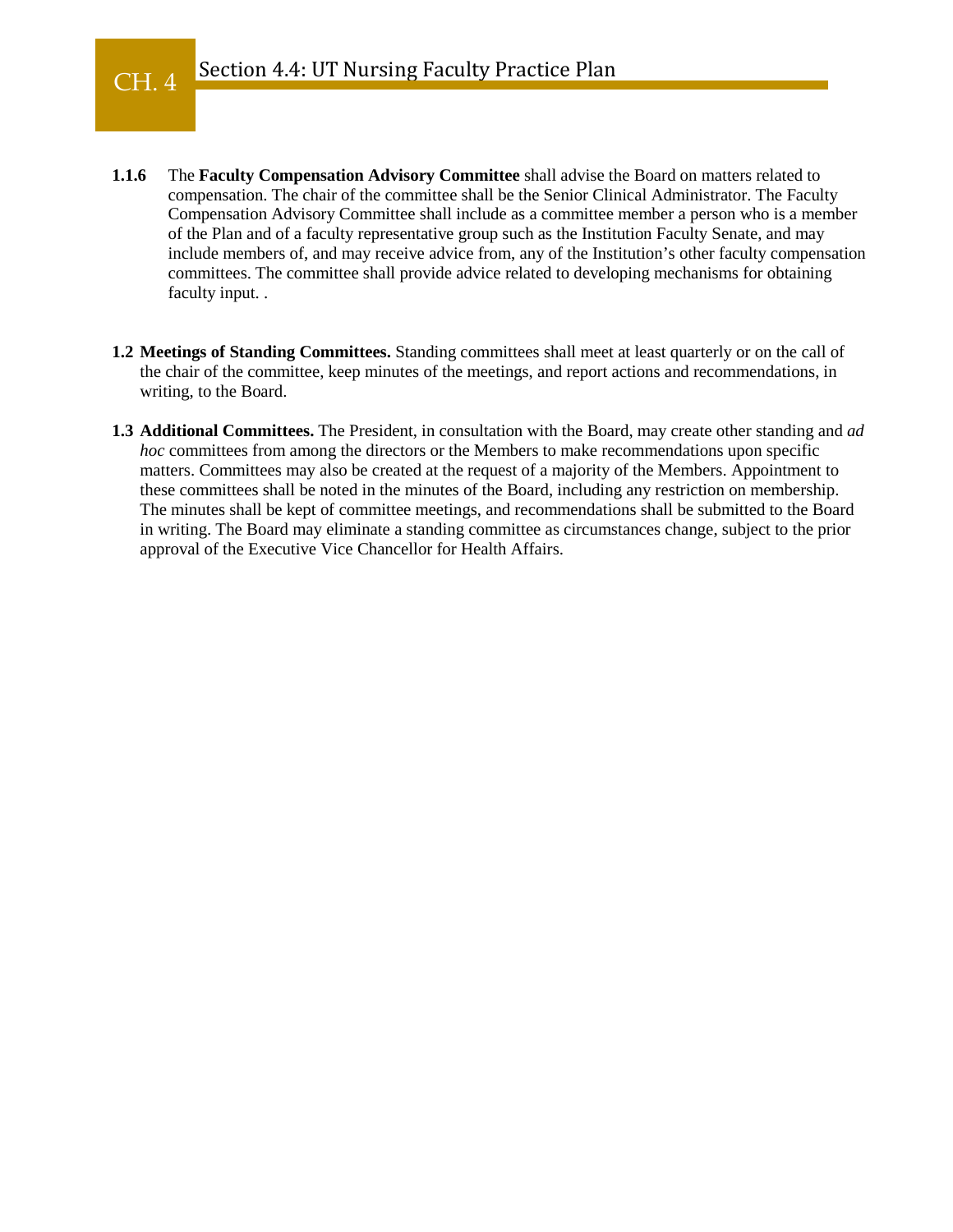#### **ARTICLE VIII BUSINESS OPERATIONS**

- **1.1 Operating Budget.** The Budget and Finance Committee shall prepare an annual operating budget for all income and expenditures of the Plan for approval by the Board. Such approval shall be in accordance with the Budget Rules and Procedures of the Regents.
- **1.2 Executive Director.** The President, in consultation with the Board, shall appoint an Executive Director of the Plan who shall serve as the general administrative officer and business manager of the Plan at the pleasure of the President.
	- **1.2.1** The Executive Director shall be under the direction and supervision of the President or a designee.
	- **1.2.2** The Executive Director shall prepare financial reports for the Plan, which shall be submitted to the Board at each regular meeting. Quarterly financial reports shall be submitted to and in a format approved by the Executive Vice Chancellor for Health Affairs.
	- **1.2.3** The Executive Director shall maintain detailed records of all operational and financial information regarding the Plan.
- **1.3 Business Office.** A Business Office shall be maintained for the Plan under the direction of the President or a designee, consistent with the rules, regulations, and policies of The University of Texas System and Institution policies.
	- **1.3.1** The President, in consultation with the Board, and subject to Regents' Rules, may contract with an entity to administer the business operations of the Plan, including but not limited to, strategic development, marketing, billing for and collection of professional fees, contracting for professional services, clinic operations, credentialing, and managed care operations. Contract oversight, reporting, corporate compliance, and financial audit of the entity are the responsibilities of the appropriate officers or committees of the Board. Contracting with an outside entity for billing and collection of professional fees requires the prior approval of the Executive Vice Chancellor for Health Affairs.
	- **1.3.2** Except as provided in Section 8.4.1 above, professional fees and Plan-related technical fees shall be centrally billed and collected by the business office for the Plan, in accordance with procedures developed by the Board and applicable policies of The University of Texas System and the Institution. All personnel in the business office who have responsibilities for billing and collection for professional services of the Members shall be under the control of and assigned for personnel matters to the Executive Director.
	- **1.3.3** All collections received from the professional services of Members and all monies received from other sources of professional income described in Section 9.3 below shall be deposited in the Institutional Trust Fund.
- **1.4 Authorized Professional Business Expenditures.** Professional business expenditures authorized by the Regents are set forth in Appendix A.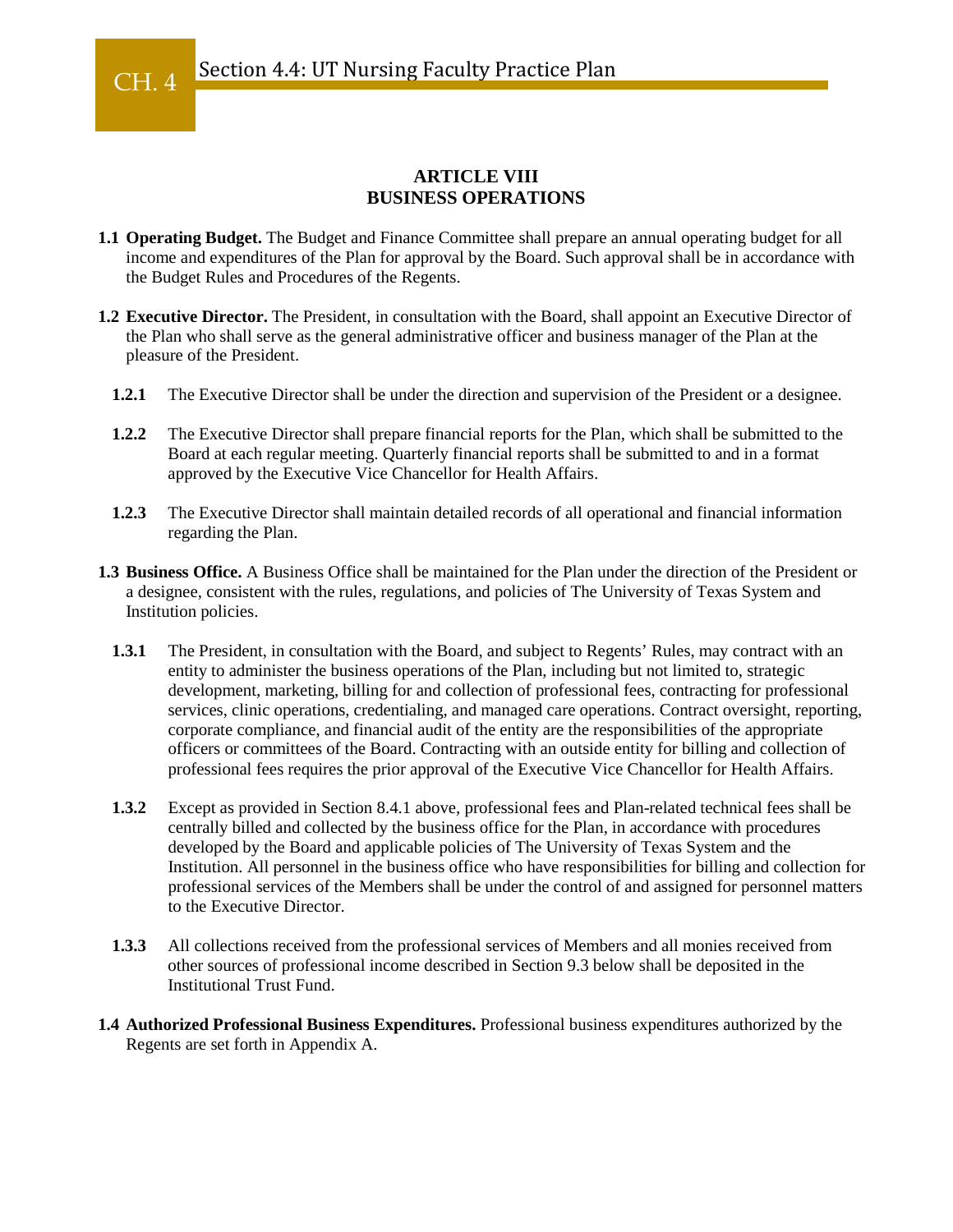#### **ARTICLE IX INSTITUTIONAL TRUST FUND**

**1.1 Fund.** An Institutional Trust Fund has been established for the receipt and disbursement of Plan income.

**1.2 Audit.** The Institutional Trust Fund shall be audited in accordance with rules, regulations, and policies of The University of Texas System and the Institution. The cost of the audit shall be paid from the Institutional Trust Fund.

#### **1.3 Sources of Income.**

- **1.3.1** Pursuant to the Member's Memorandum of Appointment and Agreement of Participation with the Institution for participation in the Plan, each Member shall assign all professional income (including any technical component) to the Institutional Trust Fund, including, but not limited to:
	- A. Professional fees (and any other monies or material considerations provided in the context of clinical services to patients) generated for all patient care services rendered by full-time faculty Members regardless of where rendered;
	- B. Professional fees (and any other monies or material considerations provided in the context of clinical services to patients) generated for all patient care services rendered by part-time faculty Member, if such fees are generated in connection with the Member's appointment;
	- C. Subject to allowance as established in Institutional policies, fees for all court appearances, depositions, expert testimony, or legal consultation; and,
	- D. Gifts of cash or cash equivalents provided in the context of patient-care activities.
- **1.3.2** The following are not professional income and may be retained by the Member:
	- A. Honoraria, defined as payments by entities outside The University of Texas System for occasional lectures and similar public appearances beyond normal academic responsibilities to the Institution, that are not in return for other services related to the Member's appointment to the faculty and that are in compliance with Section 36.07 of the Texas Penal Code, whether given directly or indirectly;
	- B. Royalties, defined as shares or proceeds for contributions as authors or inventors, as permitted under The University of Texas System's copyright and patent policies;
	- C. Payment for editing scientific publications;
	- D. Prizes, defined as gifts in recognition of personal achievement and not for services rendered;

CH. 4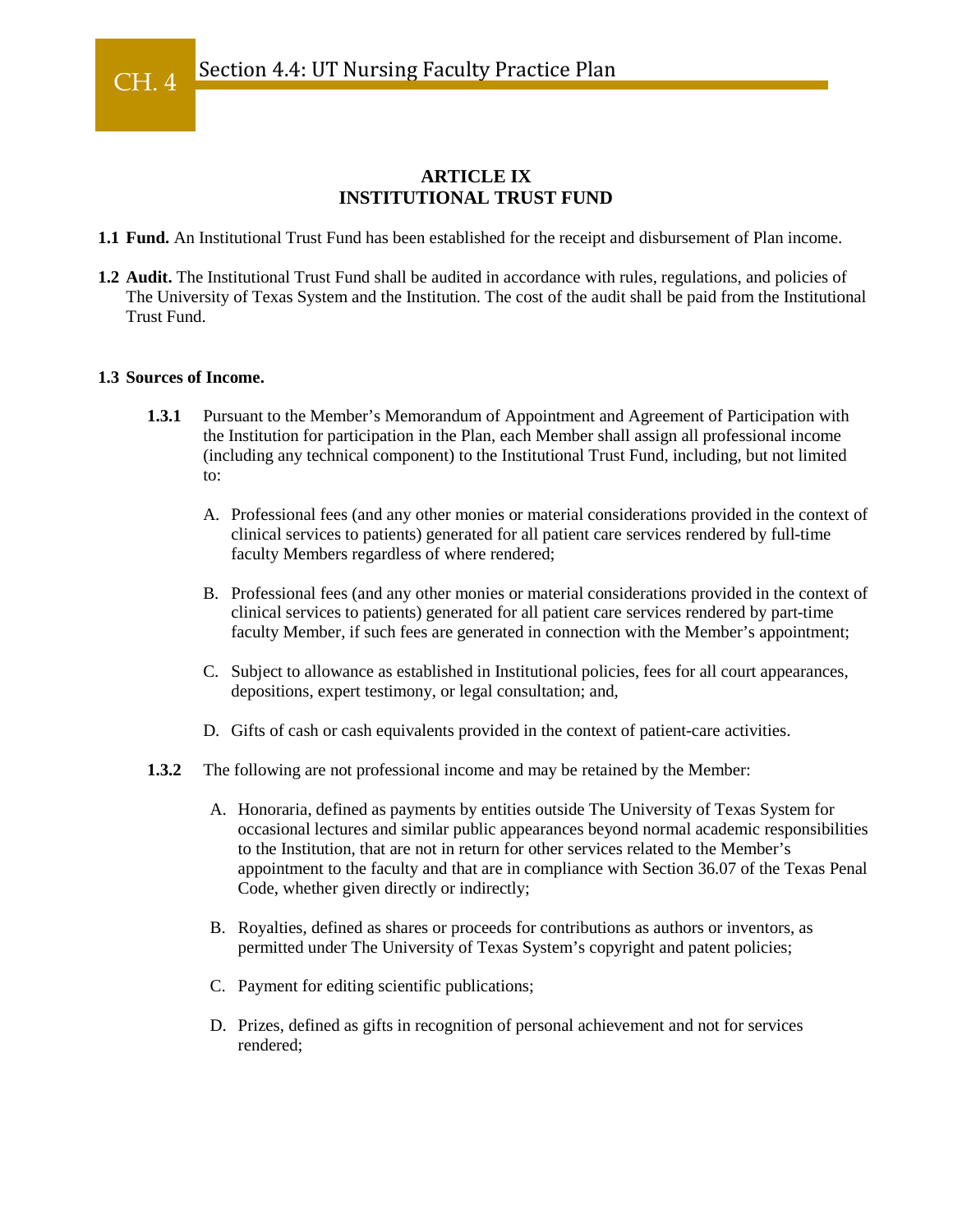- E. Income from a profession or activity unrelated to the training and experience which is the individual's qualification for appointment to the faculty, as determined by the Dean in consultation with the President; and
- F. Tangible and non-tangible non-cash gifts, only as permitted by state law or The University of Texas System or Institution policies or rules.
- **1.3.3** Payments to Members from pharmaceutical, medical device, biotechnology, or related industries, as well as stipends for serving on boards of directors or advisory boards, shall be addressed in an Institution policy governing such activities and the receipt of such payments. The policy also shall address conflicts of interest, conflicts of commitment with faculty responsibilities related to income from outside professional activities, and the maximum income that the Member can retain from outside professional activities. The policy must be approved by the Executive Vice Chancellor for Health Affairs.
- **1.3.4** Income may be accepted from voluntary and part-time faculty who are not Members of the Plan, at the discretion of the individual, upon the recommendation of the Dean, and approval of the President.
- **1.3.5** Other income not specifically described above shall be reported to the President or a designee, who shall determine whether such income will be considered professional income.
- **1.4 Reports.** Each Member shall file a report annually regarding outside professional activities from which the Member retained income in accordance with institutional policy. The policy must be approved by the Executive Vice Chancellor for Health Affairs.
- **1.5 Determination of Professional Fees.** The Budget and Finance Committee shall prepare a fee schedule, which shall be used for billing purposes, subject to approval by the President, in consultation with the Board. Substantive changes in the fee schedule must be approved by the President. Guidelines for discounting fees, if any, will be developed by the Board.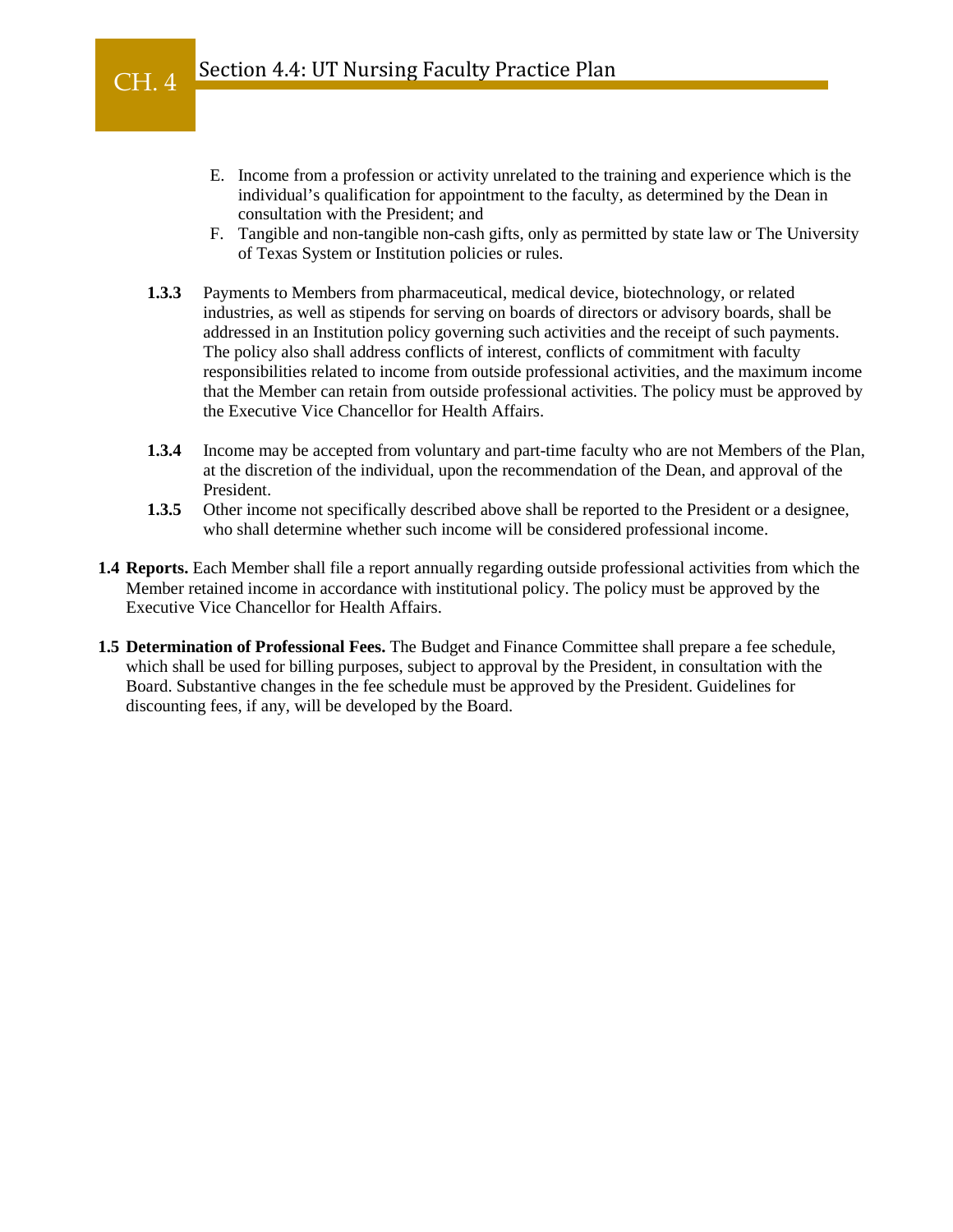#### **ARTICLE X FACULTY COMPENSATION**

- **1.1 Components of Faculty Compensation.** The Institution's Faculty Compensation Plan ("Compensation Plan") is a separate document that describes a process to compensate faculty performance and maintain and enhance faculty excellence in support of patient care, education, and research. The Compensation Plan shall be comprised of three major components with subparts as determined by the President after consulting with faculty as required in Section 6.2 above. The three components are (a) Base Salary, (b) Supplemental Compensation, and (c) Incentive Compensation. "Total Compensation" refers to the aggregate compensation derived from these three components.
	- **1.1.1** Base Salary. Base Salary is that part of a Member's salary based on a Member's academic rank. Base Salary shall be designated annually in the Member's Memorandum of Appointment. Base Salary may be derived from any reasonable method, such as salary survey results by nationally recognized organizations that are commonly relied upon by university health institutions to establish similar types of compensation.
	- **1.1.2** Supplemental Compensation. Supplemental Compensation is that part of a Members' annual fixed compensation stated in the Memorandum of Appointment that is determined by a Member's area of practice or specialty, administrative duties while performed, and other positions, tasks, responsibilities or contributions that are duly assigned to the Member and for which compensation is not received as either Base Salary or Incentive Compensation.
	- **1.1.3** Incentive Compensation. Incentive compensation, if any, is that part of a Member's compensation for performance that is not fixed and is determined through the application of an established and equitably applied formula that rewards outstanding performance and productivity and also factors in any negative aspects of a Members' performance or productivity. Incentive compensation may be based on any aspect of a Member's duties, such as teaching, research, public service, clinical productivity, awards of grants or other types of research funding, teaching, service to the institution or any other facet of job performance.
- **1.2 Appeal of Compensation Determination.** A Member may appeal a compensation determination according to the appeals procedure set forth in the Compensation Plan.
- **1.3 Approval of Compensation Plan.** The Compensation Plan is subject to approval by the Executive Vice Chancellor for Health Affairs.

CH. 4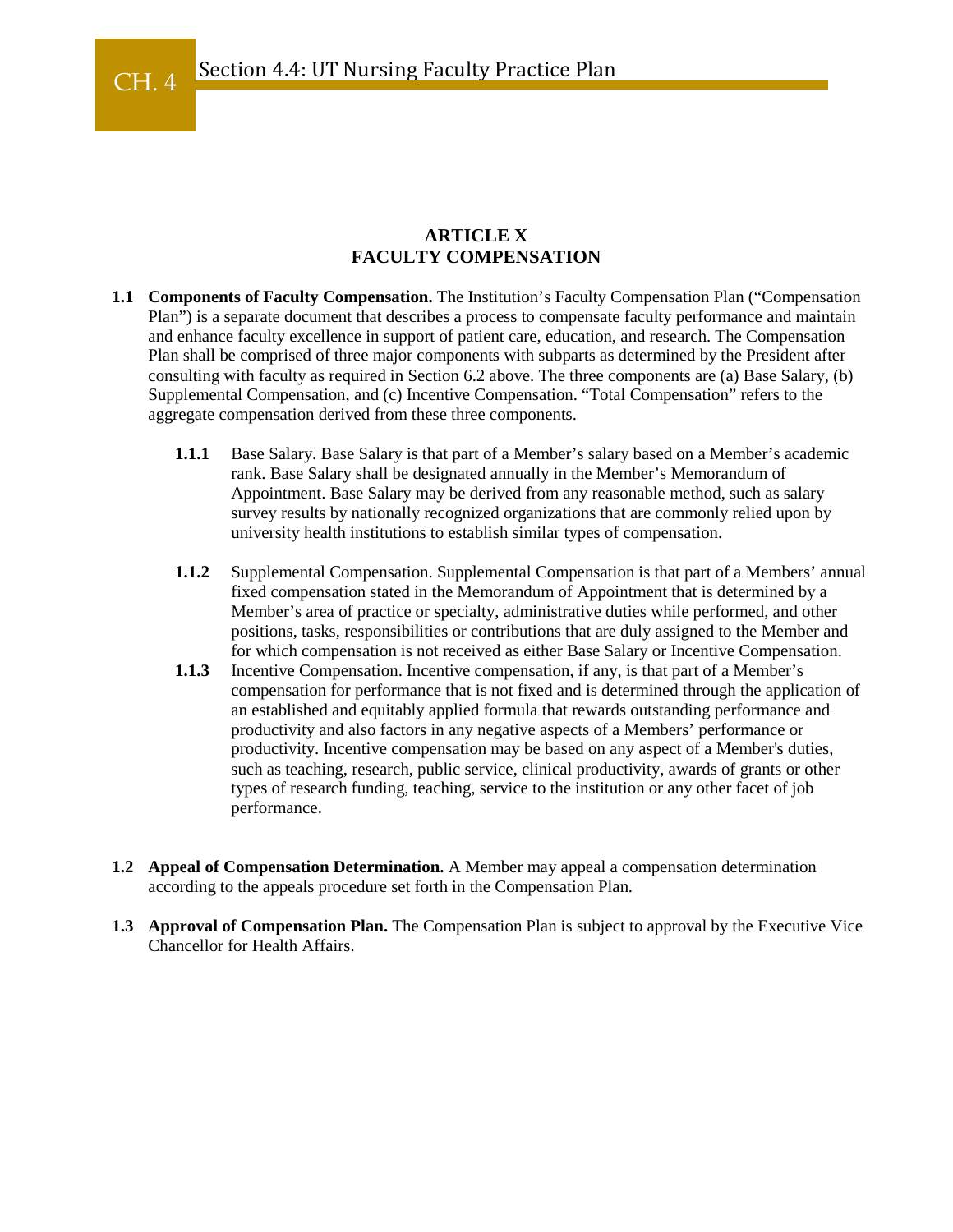#### **ARTICLE XI GENERAL PROVISIONS**

**11.1 Compliance and Ethics.** Each Member shall abide by the ethical standards and principles of the state and national professional associations of the Member's discipline. Each Member shall comply with federal, state and local laws and regulations.

**11.2 Sarbanes-Oxley Act of 2002.** The Board and the Executive Director shall, with respect to the operation of the Plan, implement the spirit of the Sarbanes-Oxley Act of 2002, consistent with The University of Texas System and Institution policies and rules related to financial activities and reporting, and the codes of ethics of the System and the Institution.

**11.3 Amendments.** These Bylaws have been developed within the standard format approved by the Regents. Substantive amendments may be made only upon approval by the Regents. Non-substantive amendments may be approved upon written request of the Executive Vice Chancellor for Health Affairs. All proposed amendments shall be submitted to the Executive Vice Chancellor for Health Affairs, who will determine whether the approval of the Regents is required.

**11.3.1 Recommendations** for amendments to these Bylaws may be made by a simple majority (50.001%) of Members voting at a special meeting called for the purpose, the Board, or the President.

**11.3.2 Recommendation** for substantive amendments to these Bylaws requires a two-thirds vote of a quorum of the Members at any regular meeting of the Members or a meeting called specifically for this purpose, provided that the proposed amendments shall have been submitted by written notice (which may be by email or other electronic communication) to the Members not less than thirty (30) days prior to the meeting at which the amendment is brought to a vote.

**11.3.3** Notice of proposed amendments to these Bylaws shall include the complete text of the proposed amendments.

**11.3.4** Substantive amendments shall become effective upon approval of the Regents. Non-substantive amendments may be approved by the Executive Vice Chancellor for Health Affairs, and shall become effective upon such approval.

**11.4 Dissolution.** The Plan may be dissolved by the Regents or by applicable law. All monies residual in the Institutional Trust Fund shall be used to discharge obligations of the Plan with the balance to become the property of the Institution.

**11.5 Plan is Not a Contract.** This Plan does not constitute a contract or grant any rights beyond which any person is already entitled. The Regents retain the right to modify or terminate the Plan at any time. Appendix A-1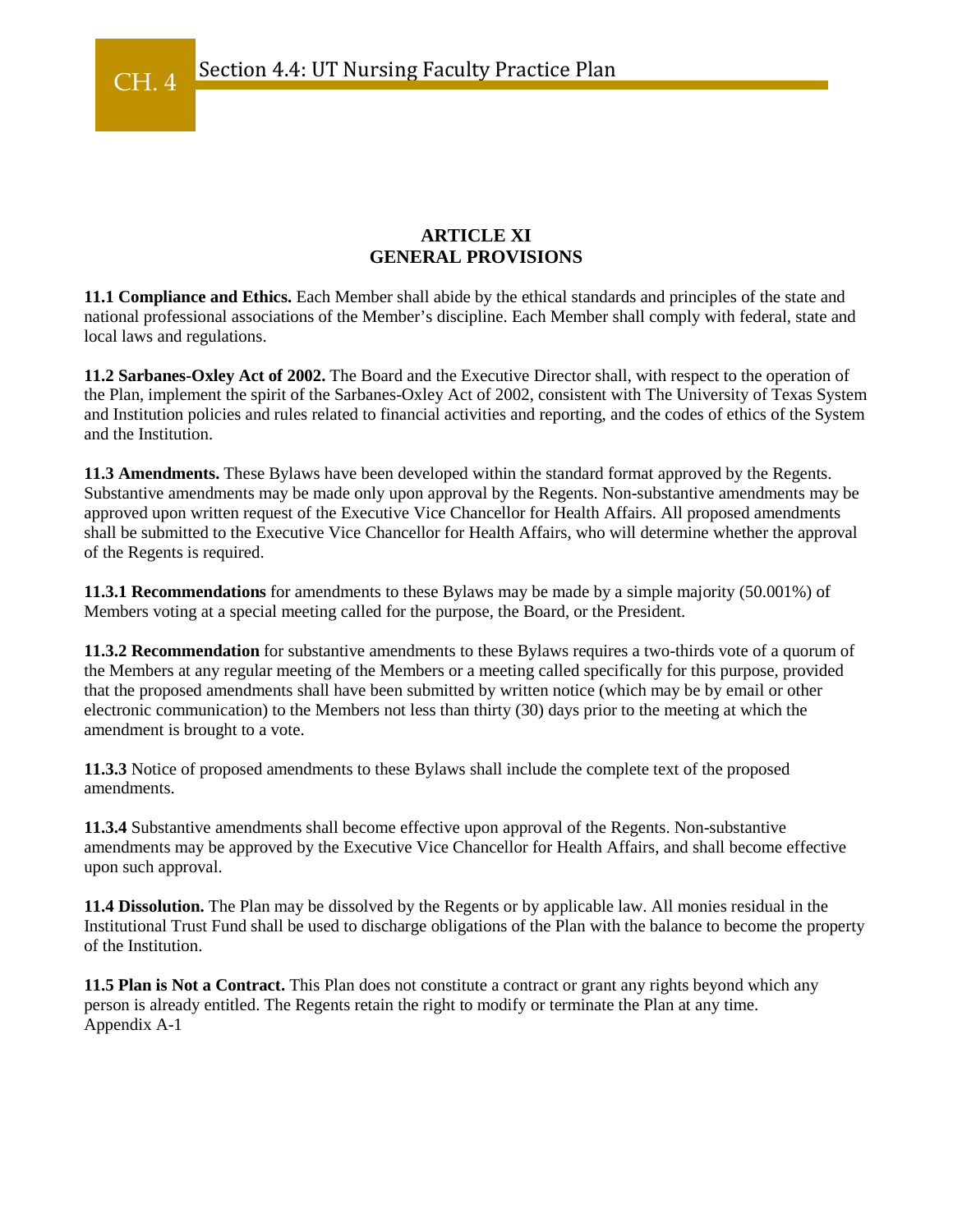

## **APPENDIX A**

#### **Authorized Professional Business Expenditures**

| <b>Authorized Business Expense</b> |                                                                                                                                                                                                                                                                                  | Maximum                                                                                                                                                                          |  |
|------------------------------------|----------------------------------------------------------------------------------------------------------------------------------------------------------------------------------------------------------------------------------------------------------------------------------|----------------------------------------------------------------------------------------------------------------------------------------------------------------------------------|--|
| 1.                                 | Malpractice Insurance                                                                                                                                                                                                                                                            | U.T. System self-insurance rates                                                                                                                                                 |  |
|                                    | 2. Official travel, including registration fees (see No.<br>17, Official Institutional Functions and Official<br>Entertainment)                                                                                                                                                  | In accordance with policy and limits, established by U.T.<br>System and the Institution not to exceed actual expense                                                             |  |
|                                    | 3. Faculty Development Leave                                                                                                                                                                                                                                                     | In accordance with Regents' Rules and Regulations and<br><b>Institutional Policy</b>                                                                                             |  |
| 4.                                 | <b>Uniforms or Lab Coats</b>                                                                                                                                                                                                                                                     | Through Institutional purchasing                                                                                                                                                 |  |
| 2.                                 | Membership Dues in Professional Scientific<br>Or equivalent                                                                                                                                                                                                                      | In Accordance with institutional policy. Faculty Clubs,<br>Organizations, Faculty Clubs, Medical Center clubs, Medical Center clubs, or equivalent with President's<br>approval. |  |
|                                    | 3. Texas State Clinical License Fee, including<br>applicable License                                                                                                                                                                                                             | Annual fee; reimbursement expenditure only                                                                                                                                       |  |
|                                    | 4. Medically-Related Educational Aids                                                                                                                                                                                                                                            | In accordance with Institutional                                                                                                                                                 |  |
|                                    | 5. Base salary, Supplemental Compensation, and<br>Incentive Compensation including key<br>administrators per 4.1.                                                                                                                                                                | In accordance with Institutional and U.T. System Policy                                                                                                                          |  |
|                                    | 6. Purchase, maintenance and operation of equipment In accordance with Institutional policy<br>and operation of U.T. System facilities                                                                                                                                           |                                                                                                                                                                                  |  |
|                                    | 7. Ordinary and necessary business expenses incurred In accordance with Institutional policy<br>by the Member in earning the professional fees<br>charged by said Member, excluding entertainment<br>(see No.17, Official Institutional Functions and<br>Official Entertainment) |                                                                                                                                                                                  |  |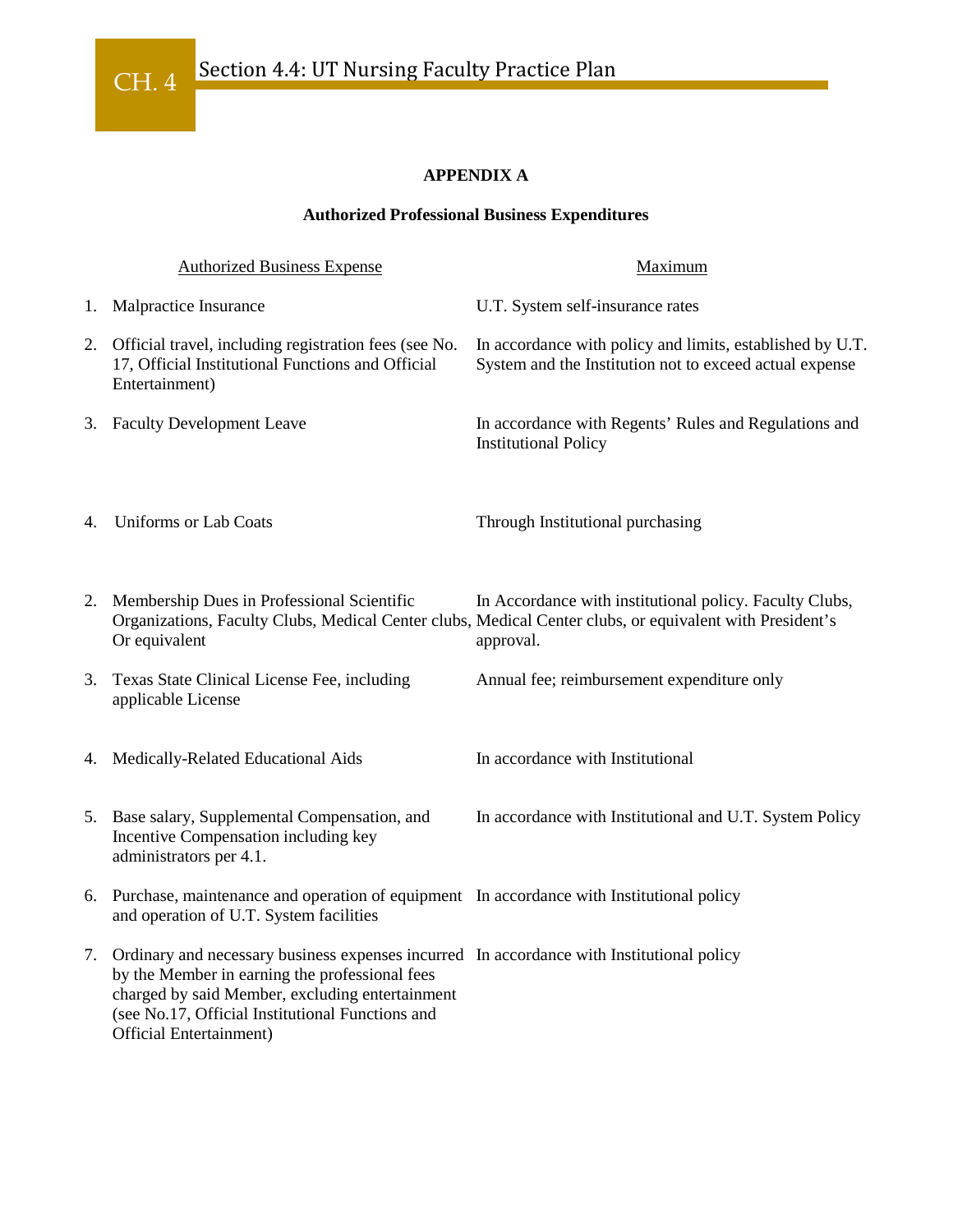## Section 4.4: UT Nursing Faculty Practice Plan

CH. 4

|     | <b>Authorized Business Expense</b>                                                                                                                                                                                              | Maximum                                                                                                                                                                                                                                                                                                           |
|-----|---------------------------------------------------------------------------------------------------------------------------------------------------------------------------------------------------------------------------------|-------------------------------------------------------------------------------------------------------------------------------------------------------------------------------------------------------------------------------------------------------------------------------------------------------------------|
| 11. | Registration fees and tuition incident to attendance at<br>meetings and courses as requested or approved by<br>Institution                                                                                                      | In accordance with Institutional<br>policy                                                                                                                                                                                                                                                                        |
| 12. | Consultant fees and expenses, including guest speakers<br>at official institutionally sponsored or approved<br>meetings                                                                                                         | In accordance with U.T. System and<br>Institutional policy                                                                                                                                                                                                                                                        |
| 13. | Expenses incident to faculty or staff recruitment (see No.<br>17, Official Institutional Functions and Official<br>Entertainment)                                                                                               | In accordance with Institutional<br>policy                                                                                                                                                                                                                                                                        |
| 14. | Establishment or endowment of programs,<br>professorships, or chairs                                                                                                                                                            | In accordance with U.T. System and<br>Institutional policy                                                                                                                                                                                                                                                        |
| 15. | Support of academic programs and projects<br>involving education, research or patient care                                                                                                                                      | In accordance with Institutional<br>policy                                                                                                                                                                                                                                                                        |
| 16. | Institutional participation in community,<br>organizations or events                                                                                                                                                            | In accordance with Institutional<br>policy                                                                                                                                                                                                                                                                        |
| 17. | <b>Official Institutional Functions and Official</b><br>Entertainment Official entertainment is defined as<br>business-related events or expenditures which are of<br>documented benefit to the Institution or The U.T. System. | In accordance with Institutional policy,<br>provided, however, prior presidential<br>approval is required for any expenditures<br>greater than \$2,500. A quarterly report of<br>all expenditures approved in this<br>category shall be filed with the<br><b>Executive Vice Chancellor for Health</b><br>Affairs. |

• No SoN Plan funds may be expended for the benefit of any single individual person or Member except as herin approved.

- All request for reimbursement must contain adequate documentation and must be signed by the person seeking reimbursement.
- All expenditures are subject to the Rules and Regulations of the Boards of Regents of The U.T. System and applicable institutional regulations and procedures. This list of authorized expenditures may be periodically amended by action of the Executive Vice Chancellor for Health Affairs.